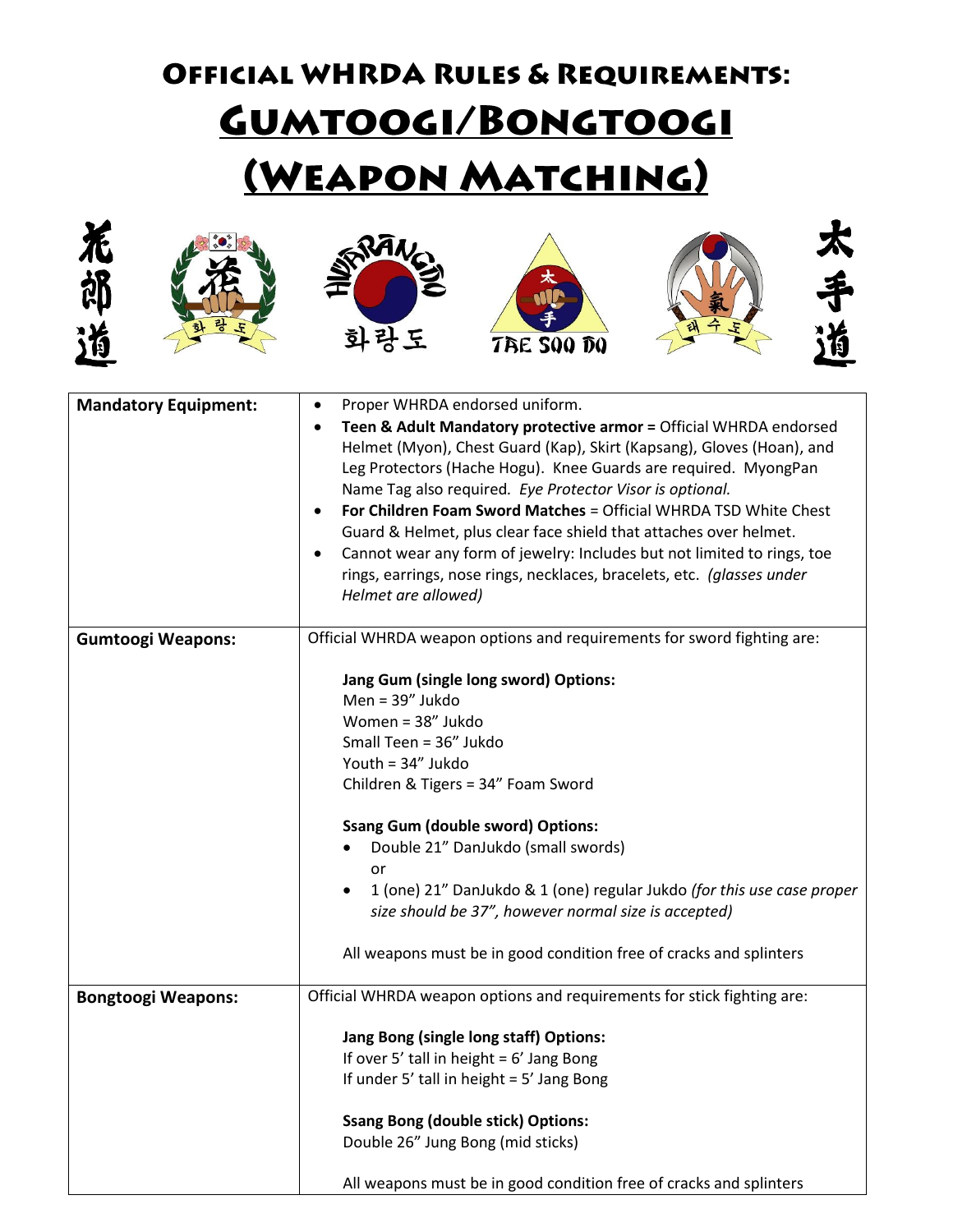| Fouls, Penalties, & Injuries: | <b>NOT ALLOWED:</b>                                                                       |
|-------------------------------|-------------------------------------------------------------------------------------------|
|                               | Attacking illegal target areas.<br>$\bullet$                                              |
|                               | Using illegal techniques.<br>$\bullet$                                                    |
|                               | No striking, throws/takedowns, or grappling<br>$\circ$                                    |
|                               | No using the butt end of the weapon or handles for striking<br>$\circ$                    |
|                               | No grappling or takedown type clinching<br>$\circ$                                        |
|                               | No grabbing of opponent's uniform or armor<br>$\circ$                                     |
|                               | No headlocks<br>$\circ$                                                                   |
|                               | Intentionally running out of the ring to avoid the other participant.                     |
|                               | Continuing action after being ordered to stop.<br>٠                                       |
|                               | Excessive stalling of contact.<br>٠                                                       |
|                               | Excessive force.<br>٠                                                                     |
|                               | Blind uncontrolled attacks.                                                               |
|                               | Any un-sportsmanlike conduct of any kind.<br>٠                                            |
|                               | Not being prepared:                                                                       |
|                               | If competitor is not prepared for match when called upon due to                           |
|                               | equipment/uniform malfunction or any other non-injury delay they will                     |
|                               | be issued an official warning immediately. They will have 1 (one) minute                  |
|                               | to get prepared and fix malfunctioning equipment/uniform, and if not                      |
|                               | ready within that 1 minute a second warning will be issued and the                        |
|                               | deduction of 1 point will occur. If the competitor is still not ready at the 2            |
|                               | minute mark from original call request, the competitor will forfeit the                   |
|                               | match and the opponent will advance in the bracket.                                       |
|                               |                                                                                           |
|                               | <b>PENALTIES:</b>                                                                         |
|                               | Any violation of the rules is subject to penalty.                                         |
|                               | First Warning - Official Warning<br>٠                                                     |
|                               | Second Warning - Deduction of one point                                                   |
|                               | Third Warning - Disqualification                                                          |
|                               | <b>INJURIES:</b>                                                                          |
|                               | If there is an incidental injury, recipient shall be awarded 30 seconds to                |
|                               | recover. If cannot continue after 30 seconds, then the other participant is               |
|                               | awarded victory in the bracket and next match shall proceed.                              |
|                               | If there is an injury due to excessive contact or any intentional reason and<br>$\bullet$ |
|                               | the recipient of such can no longer continue, the offending participant will              |
|                               | be disqualified. If the recipient of the injury cannot continue in next                   |
|                               | match with next opponent, he/she will have to forfeit that match and the                  |
|                               | next person will be advanced in the bracket.                                              |

## *Continued on Next Page…..*